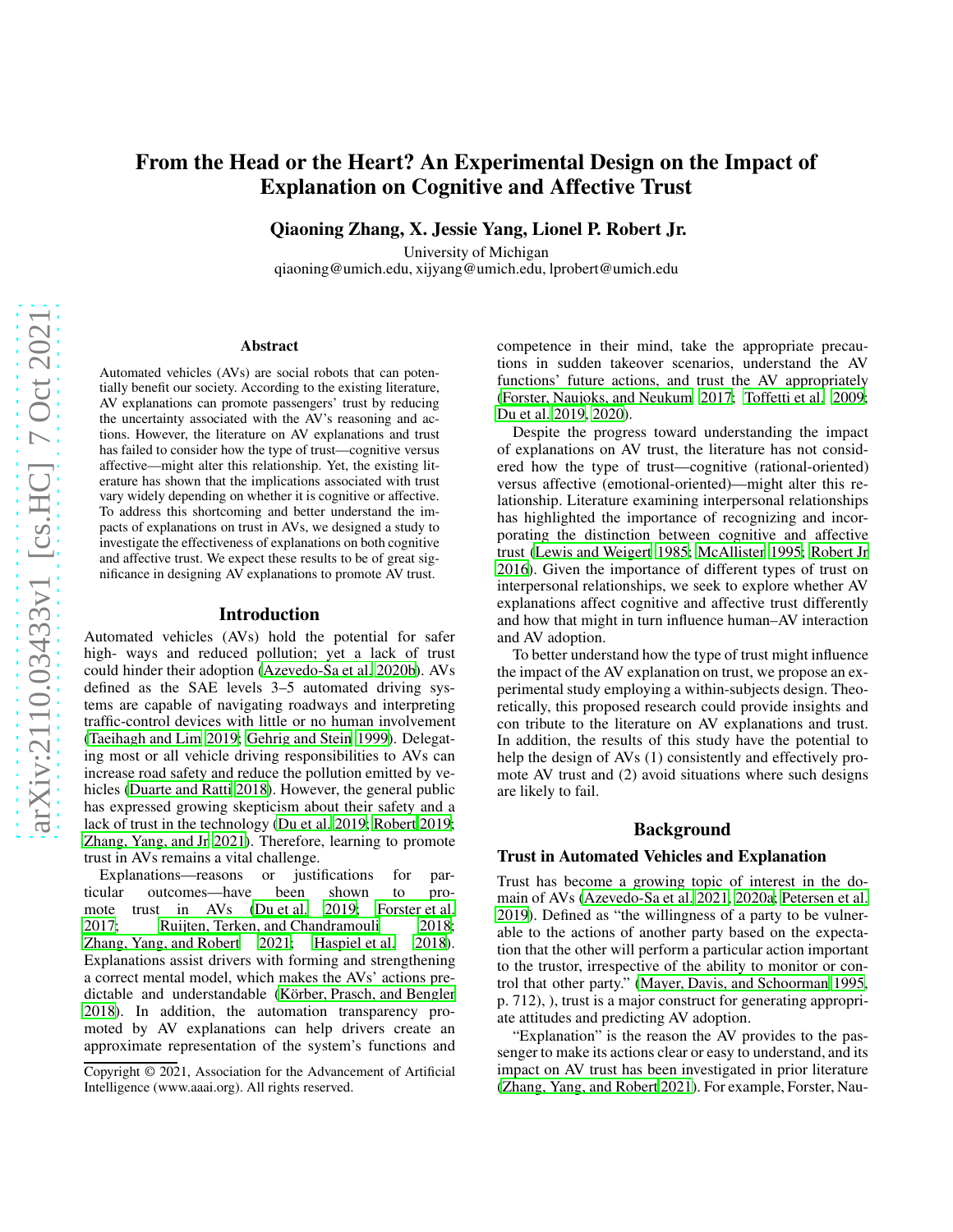joks, and Neukum (2017) investigated the impact of AV explanation on trust based on Lee and See's (2004) trust theory [\(Lee and See 2004\)](#page-3-12). Forster et al. (2017) found that adding an explanation (i.e., semantic speech output) was superior to the no-explanation condition in terms of all trust dimensions. Also, Du et al. (2019) investigated the effect of explanation timing on trust that consisted of six dimensions based on the theoretical notion of Rempel, Holmes, and Zanna (1985) and Barber (1983). These dimensions included competence, predictability, dependability, responsibility, reliability, and faith [\(Barber 1983;](#page-2-10) [Rempel, Holmes, and Zanna 1985\)](#page-3-13). Evidence indicates that providing explanations before the AV takes ac tion can significantly increase trust compared to the conditions where either no explanation is provided or one is provided after the AV takes action. Ruijten, Terken, and Chandramouli (2018) and Hatfield (2018) investigated trust on the basis of Sheridan's (1989) trust theory (i.e., familiarity, reliability, confidence) [\(Sheridan 1989](#page-3-14)). Similar to the result of Forster, Naujoks, and Neukum (2017), Ruijten et al. found that providing an explanation can effectively promote trust in AVs compared to no explanation. Results from Hatfield (2018) showed that the transparency produced by providing an explanation did not influence trust during forced moral outcomes (i.e., utilitarian or non-utilitarian decisions) [\(Hatfield 2018\)](#page-3-15).

In sum, trust is a major factor in the AV-related research. The impact of explanation on AV trust has been examined on the basis of several trust theories. Future studies are needed to more deeply explore AV trust to enhance and promote drivers' trust in AVs.

## Cognitive and Affective Trust

Previous literature on AVs has overlooked the distinction between two types of trust: affective and cognitive. Literature examining interpersonal trust has highlighted the importance of recognizing and incorporating the distinction between affective and cognitive trust [\(Lewis and Weigert](#page-3-7) [1985;](#page-3-7) [McAllister 1995\)](#page-3-8).

Cognitive trust is based on a cognitive or rational process that discriminates among trustworthy agents, distrusted agents, and unknown agents [\(Lewis and Weigert 1985\)](#page-3-7). In interpersonal relationships, cognitive trust is when "we choose whom we will trust in which respects and under what circumstances, and we base the choice on what we take to be 'good reasons,' constituting evidence of trustworthiness" [\(Lewis and Weigert 1985,](#page-3-7) p. 970). On this ground, people are associated with an experiential and rational process and "trust" cognitively by identifying reasons to trust and constituting evidence of trustworthiness.

Affective trust is complementary to cognitive trust and consists of an emotional bond among all those who participate in the relationship (i.e., feelings and emotions toward an object/agent) [\(Lewis and Weigert 1985\)](#page-3-7). In affective trust, people make emotional investments in trust relationships, express genuine care and concern for the welfare of partners, believe in the intrinsic virtue of such relationships, and believe that these sentiments are reciprocated [\(Pennings and Woiceshyn 1987;](#page-3-16) [Rempel, Holmes, and Zanna 1985](#page-3-13); [McAllister 1995](#page-3-8)).

Although little research, if any, has measured trust in AVs in light of the Lewis and Weigert (1985) trust theory, researchers in the domain of human–computer interaction have endeavored to describe and explain human–computer trust (HCT) from the perspectives of cognition and affect. Madsen and Gregor (2000) found that the overall perceived trust that a user has in a computer system (i.e., intelligent decision aid) comprises both cognitive and affective trust and that the affect-based trust is the strongest indicator of overall perceived trust in computer systems. [\(Madsen and Gregor](#page-3-17) [2000\)](#page-3-17).

The objective of our proposed study is to investigate the effect of AV explanation timing on both cognitive and affective trusts. AV explanation timing is one important independent variable (i.e., explanation before/after the AV acts), and its impact on trust has been investigated in detail. However, its influence on trust has not been explored from the perspective of cognitive trust and affective trust. In this study, we seek to answer the following research question: Does the timing of the AV explanation influence the two types of trust—cognitive-based trust and affect-based trust?

## Methodology

This study will employ a within-subjects experimental design on an online survey platform. The following subsections provide details about the proposed study.

# **Participants**

The population to be examined will be U. S. drivers. All participants will be screened using a questionnaire for inclusion criteria. Participants must have a valid driver's license. Before beginning the study, we will ask the university's institutional review board to review and approve this study design.

We will perform a statistical power analysis to estimate sample size. The effect size (ES) in this study will be set based on data from a pilot study using Cohen, Cheung, and Raijman's (1988) criteria [\(Cohen, Cheung, and Raijman](#page-2-11) [1988\)](#page-2-11). With alpha =  $.05$  and power = 0.80, the projected sample size needed with this effect size (GPower 3.1) can be derived for this within-group comparison.

## Study Design

A within-subjects study with three conditions (i.e., no explanation, explanation before the AV acts, or explanation after the AV acts) will be employed to examine the research question. The sequence of these three AV explanation conditions will be counterbalanced via a Latin square design among participants. Each AV explanation condition will involve three unexpected and unique events differentiated by the driving environments and the actions of other vehicles on the roadway (i.e., events by other drivers; events by police vehicles; and events of unexpected re-routes in urban, highway, and rural environments). These three unexpected events will be based on previous literature and correspond to realistic situations in automated driving [\(Du et al. 2019](#page-2-3); [Koo et al. 2015,](#page-3-18) [2016](#page-3-19)). Table 1 shows examples of the explanations to be provided by the AV.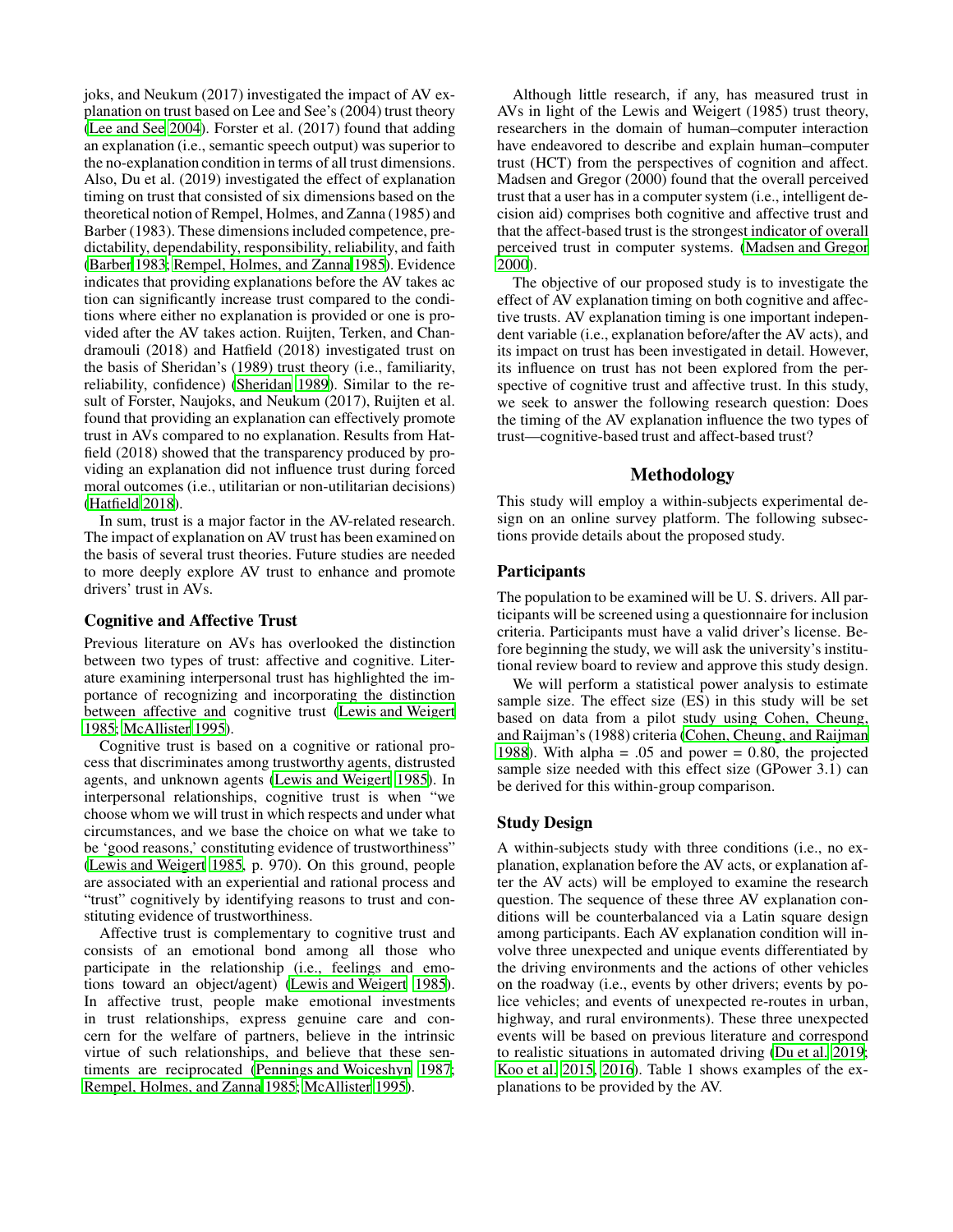Table 1: Event and Explanation Examples

| Event                          | <b>Explanation</b>           |
|--------------------------------|------------------------------|
| <b>Heavy Traffic Rerouting</b> | "Rerouting, traffic reported |
|                                | ahead."                      |
| <b>Oversized Vehicle Ahead</b> | "Oversized vehicle blocking  |
|                                | roadway. Slowing down."      |
| Police Vehicle Approaching     | "Emergency vehicle           |
|                                | approaching. Stopping."      |

Independent Variables This study will use a within- subjects experimental design with the AV explanation timing as the independent variable. The AV will provide no explanation about its actions to the driver under the "no explanation" condition. The condition of "AV explanation before action" will involve the AV providing explanations prior to taking actions. For the "AV explanation after action" condition, the AV will provide explanations after the AV has taken actions.

Dependent Variables This study's dependent variables will be the cognitive- and affect-based trusts in AVs as measured by a 7-point Likert scale ranging from 1 (strongly disagree) to 7 (strongly agree) and adapted and from McAllister (1995). The items will be modified to suit the AV context. An example item is: "If people knew more about the automated vehicle, they would be more concerned and monitor its performance more closely." To validate the questions, we will first conduct a pilot study and then run the principal component analysis (PCA) to identify underlying components and check the internal consistency of the data.

# **Discussion**

We expect the results of this study to contribute to previous literature in the following ways. First, the findings of this study are expected to help explain and highlight the importance of explanation in the context of AVs.

Second, this proposed research should contribute to the prior literature by highlighting the distinction between cognitive-based and affect-based trusts in AVs as related to the explanation provided by AVs. As current research investigates the trust in AVs based on different trust theories, little research, if any, has recognized or investigated the trust in AVs from the perspective of trust types. Previous literature discussed the close relevance between trust and AV adoption [\(Jayaraman et al. 2019\)](#page-3-20). By exploring the different types of trust, this paper can also uncover the ways in which AV adoption might be impacted by cognitive- and affectbased trusts. Practically, understanding more about the different types of trust and their impacts would be helpful to guide AV design toward consistently and effectively moderating the human–AV interaction and avoiding situations where such collaborations are likely to fail.

Third, we expect that the results of this study will direct future research to explore the factors that lead to different types of trust. Cognitive trust has been labeled "trust from the head" and is rooted in one person's rational and objective assessment. The factors impacting people's rational processes and giving them a reason to believe in AVs might in-

fluence cognitive trust. On the other hand, affective trust, labeled as "trust from the heart," has a more relational orientation and is closely associated with emotional exchanges and reciprocated sentiments. If a factor inspires people's emotional desire to invest in AVs, then this factor might impact people's affective trust.

# References

<span id="page-2-9"></span>Azevedo-Sa, H.; Jayaraman, S. K.; Esterwood, C. T.; Yang, X. J.; Robert, L. P.; and Tilbury, D. M. 2020a. Real-time estimation of drivers' trust in automated driving systems. *International Journal of Social Robotics* 1–17.

<span id="page-2-0"></span>Azevedo-Sa, H.; Jayaraman, S. K.; Yang, X. J.; Robert, L. P.; and Tilbury, D. M. 2020b. Context-adaptive management of drivers' trust in automated vehicles. *IEEE Robotics and Automation Letters* 5(4): 6908–6915.

<span id="page-2-8"></span>Azevedo-Sa, H.; Yang, X. J.; Robert, L.; and Tilbury, D. 2021. A unified bi-directional model for natural and artificial trust in human-robot collaboration. *IEEE Robotics and Automation Letters* .

<span id="page-2-10"></span>Barber, B. 1983. The logic and limits of trust. *New Brunswick, NJ: Rutgers University Press* .

<span id="page-2-11"></span>Cohen, S.; Cheung, C.-W.; and Raijman, L. 1988. Reliability of the centrifugal filtration method for measuring mitochondrial volumes. *Biochemical Journal* 253(2): 621–623.

<span id="page-2-3"></span>Du, N.; Haspiel, J.; Zhang, Q.; Tilbury, D.; Pradhan, A. K.; Yang, X. J.; and Robert Jr, L. P. 2019. Look who's talking now: Implications of AV's explanations on driver's trust, AV preference, anxiety and mental workload. *Transportation Research Part C: Emerging Technologies* 104: 428–442.

<span id="page-2-7"></span>Du, N.; Zhou, F.; Pulver, E. M.; Tilbury, D. M.; Robert, L. P.; Pradhan, A. K.; and Yang, X. J. 2020. Predicting driver takeover performance in conditionally automated driving. *Accident Analysis & Prevention* 148: 105748.

<span id="page-2-2"></span>Duarte, F.; and Ratti, C. 2018. The impact of autonomous vehicles on cities: A review. *Journal of Urban Technology* 25(4): 3–18.

<span id="page-2-6"></span>Forster, Y.; Naujoks, F.; and Neukum, A. 2017. Increasing anthropomorphism and trust in automated driving functions by adding speech output. In *2017 IEEE Intelligent Vehicles Symposium (IV)*, 365–372. IEEE.

<span id="page-2-4"></span>Forster, Y.; Naujoks, F.; Neukum, A.; and Huestegge, L. 2017. Driver compliance to take-over requests with different auditory outputs in conditional automation. *Accident Analysis & Prevention* 109: 18–28.

<span id="page-2-1"></span>Gehrig, S. K.; and Stein, F. J. 1999. Dead reckoning and cartography using stereo vision for an autonomous car. In *Proceedings 1999 IEEE/RSJ International Conference on Intelligent Robots and Systems. Human and Environment Friendly Robots with High Intelligence and Emotional Quotients (Cat. No. 99CH36289)*, volume 3, 1507–1512. IEEE.

<span id="page-2-5"></span>Haspiel, J.; Du, N.; Meyerson, J.; Robert Jr, L. P.; Tilbury, D.; Yang, X. J.; and Pradhan, A. K. 2018. Explanations and expectations: Trust building in automated vehicles. In *Companion of the 2018 ACM/IEEE International Conference on Human-Robot Interaction*, 119–120.